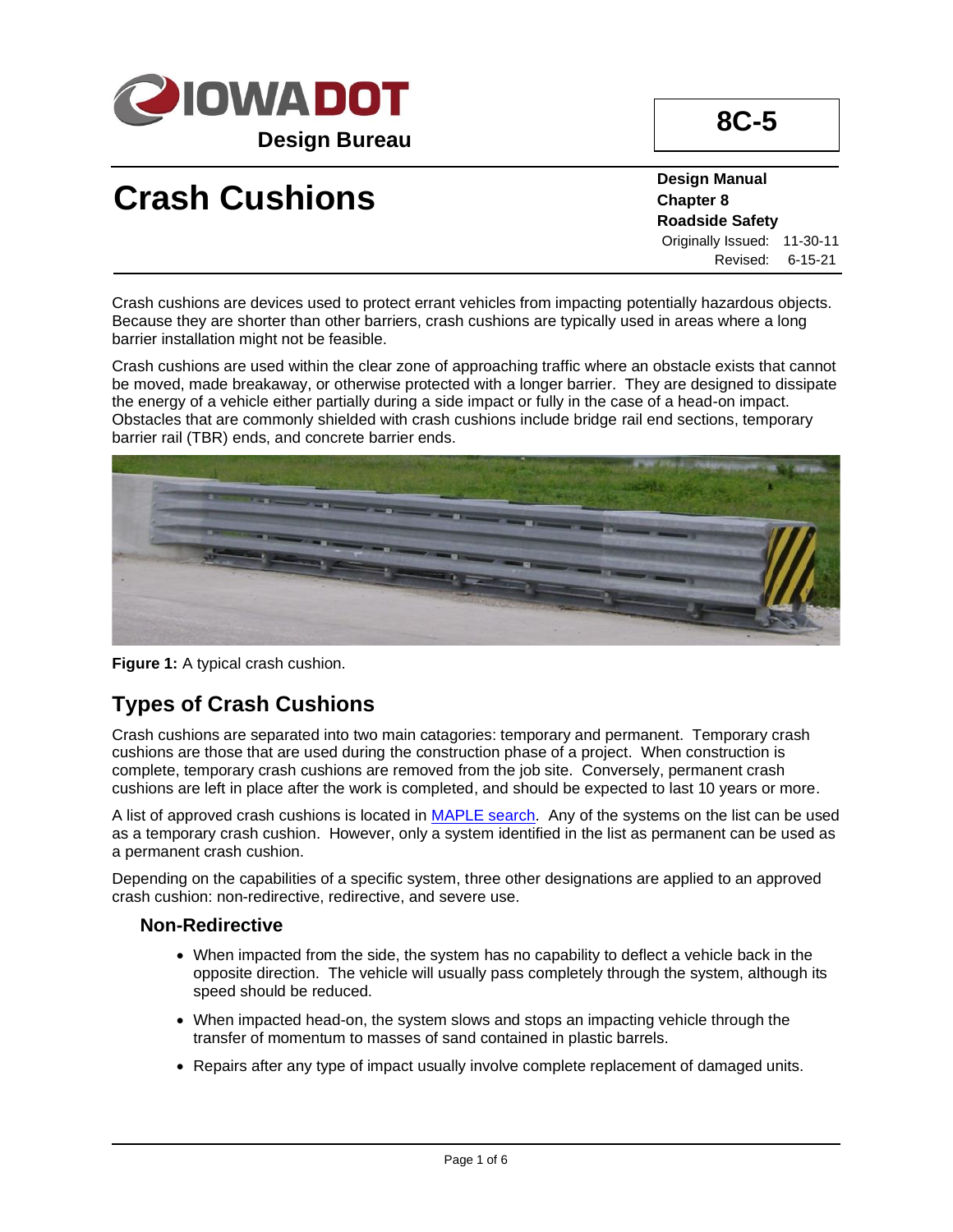#### **Redirective**

- When impacted from the side, the system reacts in a manner similar to a guardrail, absorbing some energy from the impacting vehicle and deflecting it back in the opposite direction. Some repairs may be necessary following a typical side impact.
- When impacted head-on, the system slows and stops an impacting vehicle by collapsing and crushing or ripping specially designed internal parts. Significant repairs are required after a typical head-on impact, including removal and replacement of the crushed internal parts.

#### **Severe Use (also known as low maintenance)**

- When impacted from the side, the system reacts identically to a redirective crash cushion.
- When impacted head-on, the system slows and stops an impacting vehicle by compressing flexible plastic components or a fluid filled piston. Minimal repairs are required after a typical head-on impact. The system can usually be pulled out, inspected, and put back into service within an hour.

## **Choosing a Temporary Crash Cushion**

Temporary crash cushions provide a method for shielding obstacles that are located within the clear zone of a temporary traffic control zone. Depending on the situation, one type of crash cushion may be more appropriate than the others. Often, choosing the best type depends on the object being shielded and the likelihood that a specific installation will be impacted during the course of a construction project.

Consider the following variables when determining which type of temporary crash cushion to use:

- Distance from the crash cushion to approaching traffic:
	- o 4 feet or less: severe use crash cushions should be used.
	- $\circ$  4 to 8 feet: redirective crash cushions are appropriate. However, severe use or temporary crash cushions may also be used, depending on other variables. Consider checking with the District to see if they have a preference.
	- o Beyond 8 feet: almost always use a non-redirective crash cushion.
- Traffic volumes:

Higher volumes increase the probability that a crash cushion will be impacted; therefore, consider using severe use crash cushions on projects with high traffic volumes.

• Duration of use:

Longer projects increase the probability that a crash cushion will be impacted. If a project will extend into the winter months or into the next construction season, use redirective or severe use crash cushions.

• Type of surface on which the crash cushion will be installed:

Redirective and severe use crash cushions are easiest to install on existing pavement. However, they can be installed on other surfaces following construction of a concrete pad. Non-redirective crash cushions can be installed on paved and unpaved surfaces.

Size of the obstacle:

Narrow obstacles lend themselves well to being shielded by redirective or severe use crash cushions. Wider obstacles can be effectively shielded with non-redirective crash cushions.

- Size of the crash cushion:
	- $\circ$  Non-redirective crash cushions are approximately 6 feet wide by 35 feet long.
	- $\circ$  Redirective and severe use crash cushions are approximately 3 feet wide and range from 20 to 36 feet long.
- Availability of clear space behind the crash cushion: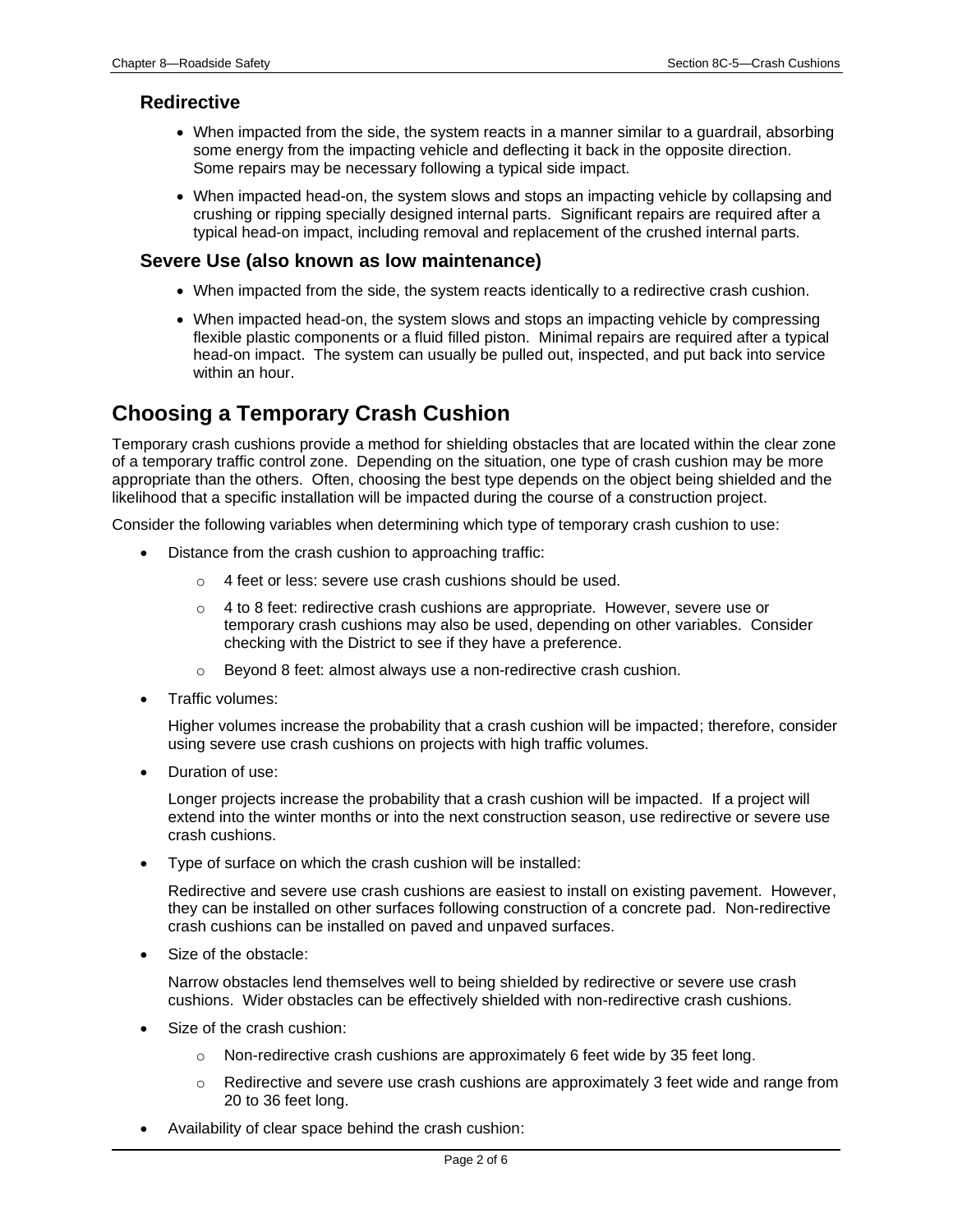o Because vehicles may penetrate through non-redirective crash cushions, an obstaclefree recovery area should be provided on the back side of non-redirective systems. However, redirective and severe use crash cushions do not allow an impacting vehicle to penetrate the system, so clear space behind these systems is not necessary.

## **Design Considerations for Temporary Crash Cushions**

#### **Non-redirective Crash Cushions (Sand Filled Barrel Arrays)**

For design purposes, assume that a non-redirective crash cushion is equivalent to a sand filled barrel array. Sand filled barrel arrays can be installed either on pavement or on a dirt pad. If a barrel array will be located behind a curb, the curb must be ground to a 4 inch sloped curb adjacent to, and for 50 feet in advance of, the barrel array. If the barrel array will be located fully or partially off existing pavement, provide a graded dirt pad as shown on Standard Road Plan [BA-500.](../SRP/IndividualStandards/ba500.pdf)



**Figure 2:** Sand filled barrel arrays are adaptable to many types of obstacles.

In a standard sand filled barrel array, the weight of the barrels increases incrementally, with the heaviest barrels at the rear. Standard Road Plan [BA-500](../SRP/IndividualStandards/ba500.pdf) shows the heaviest and rearmost barrel is offset at least 30 inches in front of the obstacle. While this protects the end of the obstacle for approaching traffic, it creates some risk for opposing traffic. Therefore, do not use sand filled barrels in situations where it could be easy for an opposing vehicle to impact one of the heaviest barrels first. Figure 3 presents an example of a sand filled barrel installation that may be a concern for opposing traffic. The installation shown on Figure 3 should not be used. This places the rearmost barrel in a location where it could easily be impacted from the rear by the opposing traffic.



**Figure 3:** A sand filled barrel installation that creates an obstacle for opposing traffic.

Do not locate a sand filled barrel array where the heaviest, rearmost barrel will be within the work zone clear zone of opposing traffic.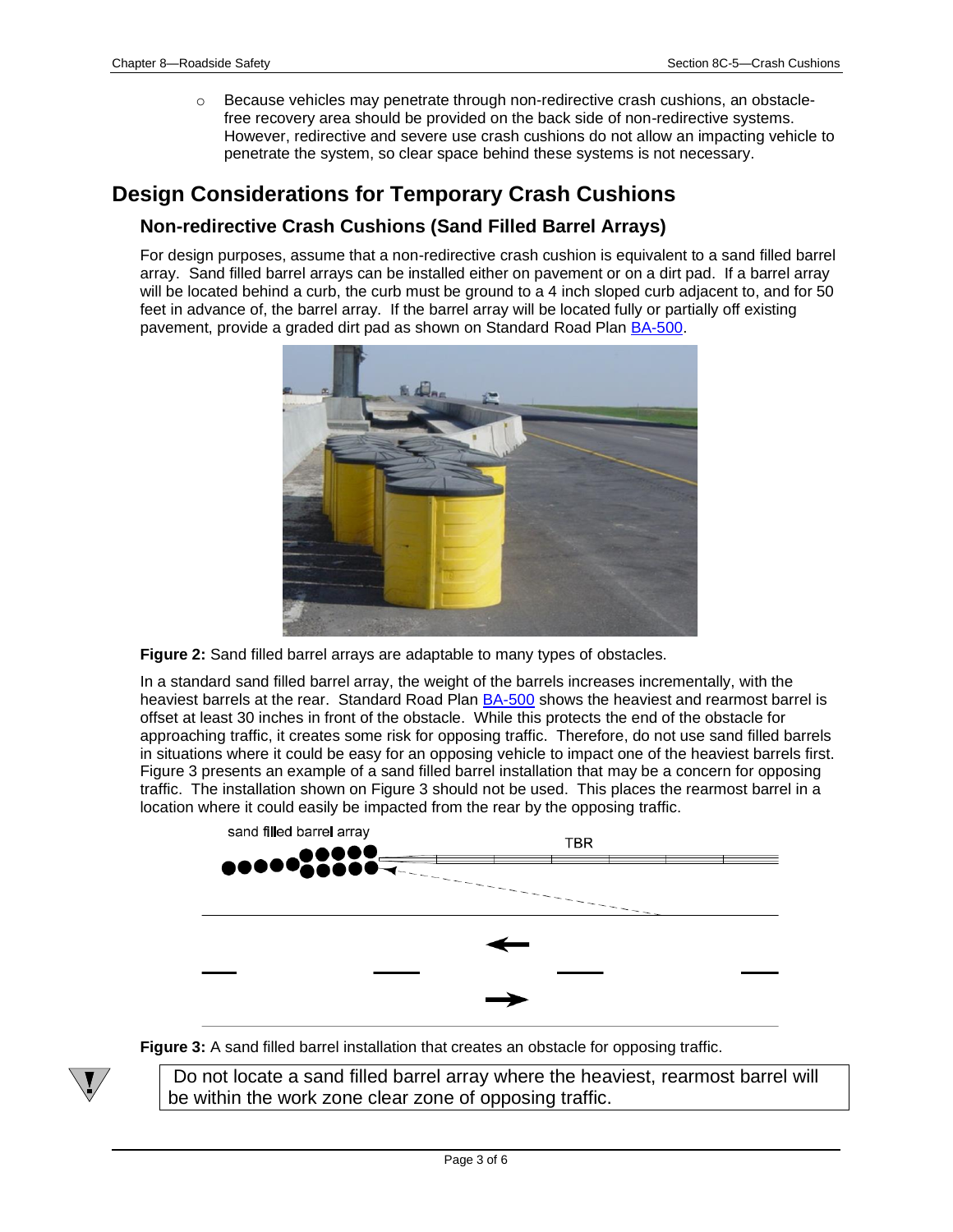Trailing bridge rail end sections seldom require protection because they are typically located beyond the work zone clear zone of approach traffic. In the rare case where a trailing bridge rail end section does fall within the work zone clear zone of approach traffic, consider shielding it with TBR (refer to [9B-9\)](09b-09.pdf) or with a redirective or severe use crash cushion instead.

#### **Redirective and Severe Use Temporary Crash Cushions**

Unlike non-redirective crash cushions, redirective and severe use crash cushions must be installed on a flat, paved surface. If an existing curb conflicts with the footprint of the crash cushion, the curb must be ground flat, or the pavement must be reconstructed in a manner similar to the paved footing described in the next paragraph. If the crash cushion will be located behind a curb, the curb must be ground to a 4 inch maximum sloped curb adjacent to, and for 50 feet in advance of, the crash cushion.

If a redirective or severe use temporary crash cushion will be located off existing pavement, a paved footing must be constructed (which is incidental to the crash cushion). For design purposes, assume an 8 inch PCC footing with a width of 5 feet and a length of 40 feet. If grading is required, grade similarly to Standard Road Plan [BA-500.](../SRP/IndividualStandards/ba500.pdf)

### **Showing Temporary Crash Cushions in the Plans**

#### **"Temporary Crash Cushion" Bid Item**

Although using this bid item allows contractors to provide any one of the systems on the approved list, they typically install the most common and least expensive crash cushion: a sand filled barrel array. Therefore, when using the "Temporary Crash Cushion" bid item, prepare the plans with the assumption that contractors will use sand filled barrels. List Standard Road Plan [BA-500](../SRP/IndividualStandards/ba500.pdf) in the Index of Standard Road Plans and fill out Tabulation [108-30.](../tnt/PDFsandWebFiles/IndividualPDFs/0108-30.PDF) See the first two tabulation entries in Figure 4 for examples of sand filled barrel installations.

|     |                                                                                                                                                                                                               |                          |         |                  |  |                             |                |  |                          |                         |        |                       |        |              |                                  |                                  |      |                           |                                                | 108-30<br>$04 - 16 - 13$ |
|-----|---------------------------------------------------------------------------------------------------------------------------------------------------------------------------------------------------------------|--------------------------|---------|------------------|--|-----------------------------|----------------|--|--------------------------|-------------------------|--------|-----------------------|--------|--------------|----------------------------------|----------------------------------|------|---------------------------|------------------------------------------------|--------------------------|
|     |                                                                                                                                                                                                               |                          |         |                  |  |                             |                |  |                          |                         |        | <b>CRASH CUSHIONS</b> |        |              |                                  |                                  |      |                           |                                                |                          |
|     | .4 Bid Item<br>☆ Dane(s) to which the installation is adjacent.<br>۞ Complete this section when using the Temporary Crash Cushion bid item and Earthwork is needed for Sand Barrel placement. Refer to BA-500 |                          |         |                  |  |                             |                |  |                          |                         |        |                       |        |              |                                  |                                  |      |                           |                                                |                          |
| No. | ۱o                                                                                                                                                                                                            | Location<br>Station      | Side    |                  |  | Crash Cushion (Select One)* |                |  |                          | Sand Barrel Details (2) |        |                       |        | Earthwork*   |                                  | Spare Parts Kit<br>(Select One)* |      |                           |                                                |                          |
|     | rection<br>Traffic                                                                                                                                                                                            |                          |         | bstacle<br>Width |  | 중축<br>¥<br>১                | ξŠ<br>১        |  | g g                      | v                       | W      |                       |        |              | $\frac{4\pi}{3}$<br>$>$ $\omega$ | nkment<br>Place                  |      | Obstacle Description      | Remarks                                        |                          |
|     | ਰੋ ਦ                                                                                                                                                                                                          |                          |         | ъ<br><b>ET</b>   |  | Tempo<br>Redirv             | Tempo<br>Sever |  | æ<br>S.                  | Length                  | Length | Length                | Length | Length<br>ET | . .<br>¥₫<br>٣v                  | 음부<br>٣v                         |      | ermanent<br>Severe<br>Use |                                                |                          |
|     | <b>NB</b>                                                                                                                                                                                                     | 201+50.0                 |         | 2.70             |  |                             |                |  |                          |                         |        |                       |        |              |                                  |                                  | EACH | EACH                      | End of TBR                                     |                          |
|     | <b>SB</b>                                                                                                                                                                                                     | 307+25.0                 | o       | .00.             |  |                             |                |  |                          | 6.50                    | 25.00  | 18.75                 | 16.50  | 39.74        |                                  | 39.0                             |      |                           | <b>Utility Structure</b>                       |                          |
|     | <b>SB</b>                                                                                                                                                                                                     | $304 + 50.0$             | M       | 2.30             |  |                             |                |  |                          |                         |        |                       |        |              |                                  |                                  |      |                           | End of Median Barrier                          |                          |
|     | SB<br><b>NB</b>                                                                                                                                                                                               | 401+00.0<br>$251 + 06.0$ | м<br>M  | 1.40<br>3.10     |  |                             |                |  | $\overline{\phantom{a}}$ |                         |        |                       |        |              |                                  |                                  |      | 1.                        | <b>Bridge End</b><br><b>Sign Support Truss</b> |                          |
|     | <b>NB</b><br>6.                                                                                                                                                                                               | 251+06.0                 | $\circ$ | 3.10             |  |                             |                |  |                          |                         |        |                       |        |              |                                  |                                  |      |                           | <b>Sign Support Truss</b>                      |                          |
|     |                                                                                                                                                                                                               |                          |         |                  |  |                             |                |  |                          |                         |        |                       |        |              |                                  |                                  |      |                           |                                                |                          |

**Figure 4:** Sample tabulation showing different types of crash cushion installations.

The first entry in the tabulation involves shielding the end of TBR. Often, TBR is located on the pavement and does not require any embankment work to allow for sand barrels. Therefore, all the variables involving construction of the embankment can be left blank or crossed out.



If a temporary crash cushion is to be left in place for use the next construction season, use either the Temporary Crash Cushion, Redirective bid item or the Temporary Crash Cushion, Severe Use bid item.

#### **"Temporary Crash Cushion, Redirective" Bid Item**

Using the "Temporary Crash Cushion, Redirective" bid item restricts contractors to providing a crash cushion identified as "Redirective" in [MAPLE search.](https://maple.iowadot.gov/Search.aspx) Include Tabulation [108-30](../tnt/PDFsandWebFiles/IndividualPDFs/0108-30.PDF) in the plans. See installation number 4 of Figure 4 for an example of a tabulation entry covering a redirective temporary crash cushion installation.

#### **"Temporary Crash Cushion, Severe Use" Bid Item**

Using the "Temporary Crash Cushion, Severe Use" bid item restricts contractors to providing a crash cushion identified as "Severe Use" i[n MAPLE search.](https://maple.iowadot.gov/Search.aspx) Include Tabulation [108-30](../tnt/PDFsandWebFiles/IndividualPDFs/0108-30.PDF) in the plans. See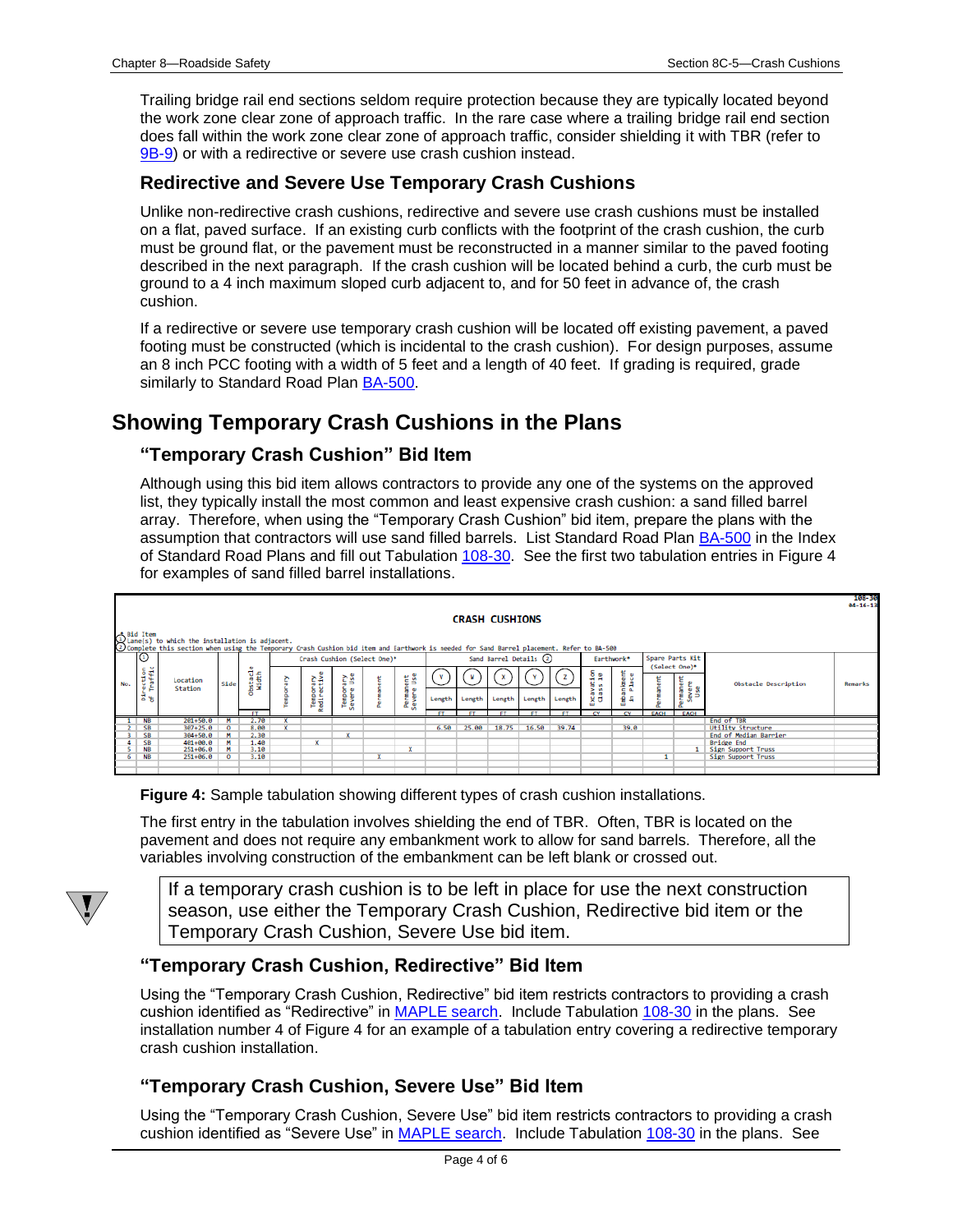installation number 3 of Figure 4 for an example of a tabulation entry covering a severe use temporary crash cushion installation.

## **Design Considerations for Permanent Crash Cushions**

Permanent crash cushions are approximately 3 feet wide and range from 20 to 36 feet long, whereas a typical guardrail installation is in excess of 100 feet long. This means that permanent crash cushions can be used in a wider variety of situations – especially those where site conditions are constrained. And because they are much shorter than a typical guardrail installation, permanent crash cushions are less likely to be impacted. They do, however, cost significantly more than a typical guardrail installation, so they are most commonly used in situations where guardrail would not fit.

Permanent crash cushions are often used to protect:

- Ends of permanent concrete barrier especially in the median where width is restricted.
- Bridge ends that have a side road or an entrance in close proximity.
- Gore areas.

Two types of permanent crash cushions are available for use: permanent (which are redirective) and severe use. In general, severe use crash cushions are more expensive initially, but due to their ease of maintenance, their life cycle costs tend to be less. Therefore, the decision to install a severe use crash cushion should be based on the expected number of impacts over the lifetime of the installation. In high crash locations, severe use crash cushions are always preferred.

Consider the following variables when determining which type of permanent crash cushion to use:

- Distance from the crash cushion to approaching traffic:
	- o 8 feet or less: severe use crash cushions should be used.
	- $\circ$  Greater than 8 feet: redirective crash cushions are appropriate. However, severe use crash cushions may be used, depending on other variables. Consider checking with the District to see if they have a preference.
- Traffic volumes:

Higher volumes increase the probability that a crash cushion will be impacted. Therefore, consider using severe use crash cushions in locations where high traffic volumes are expected.

#### **Installation on Pavement**

Redirective and severe use crash cushions must be installed on a flat, paved surface. If an existing curb conflicts with the footprint of the crash cushion, the curb must be ground flat, or the pavement must be reconstructed in a manner similar to the paved footing described in the next paragraph. Do not locate permanent crash cushions behind curbs.

If a redirective or severe use crash cushion will be located off existing pavement, a paved footing must be constructed (which is incidental to the crash cushion). For design purposes, assume an 8 inch PCC footing with a width of 5 feet and a length of 40 feet. If grading is required, grade similarly to Standard Road Plan [BA-500.](../SRP/IndividualStandards/ba500.pdf)

#### **Gore Areas**

One of the most common installation locations for crash cushions is at gore areas. This is because two runs of concrete barrier (or bridge rail) often terminate here – one along the mainline and one along the ramp – and both of the approach ends need to be treated within a limited distance. Crash cushions are well suited for use in gore areas since they are narrow and relatively short. Because gore areas are usually high crash locations, they should be protected with severe use crash cushions.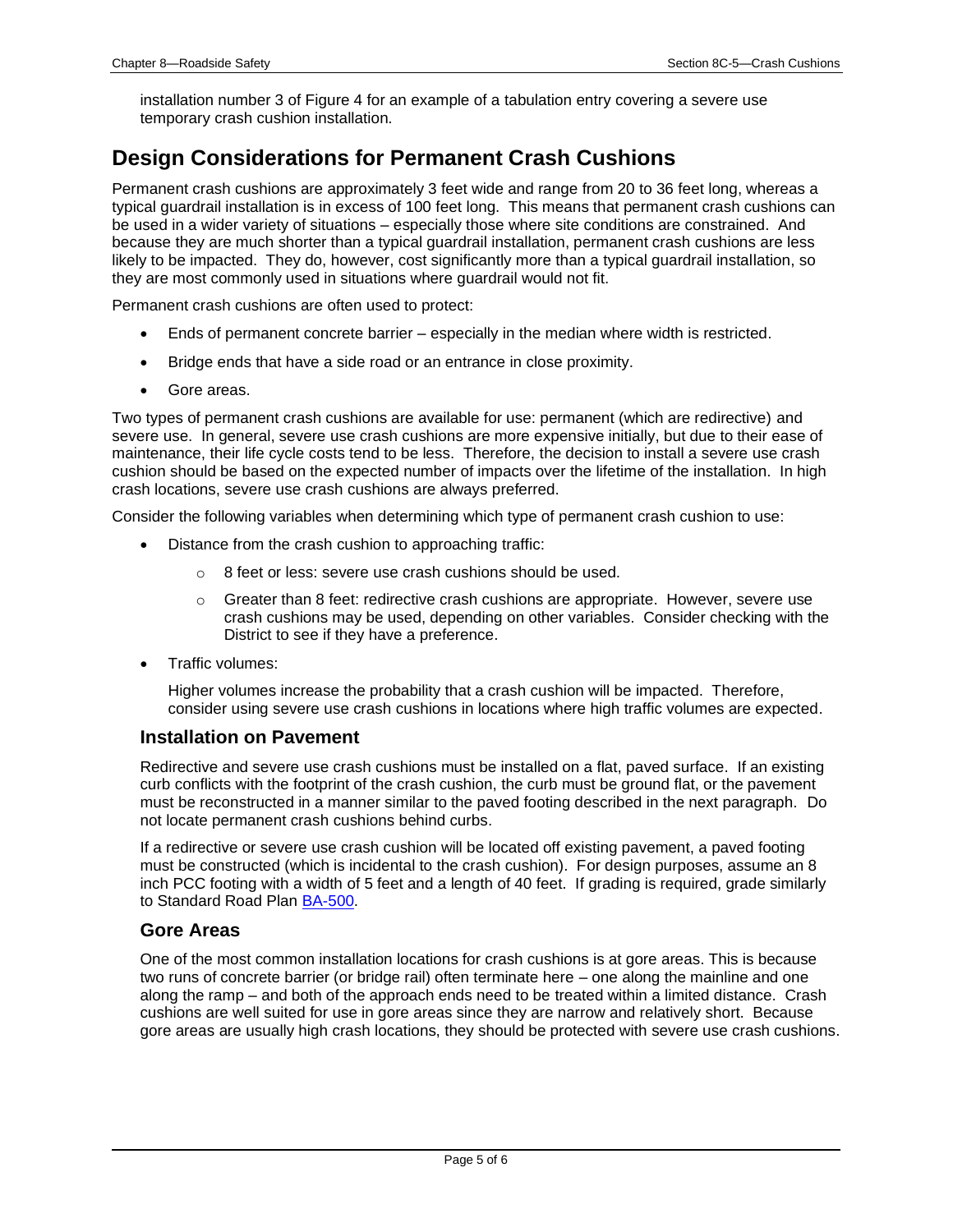

**Figure 5:** A crash cushion shielding a gore area.

For the crash cushion in shown Figure 5, the ends of the concrete barriers were located approximately 10 feet apart, so the contractor was required to install a wide crash cushion to protect this entire width. This added significantly to the cost of the crash cushion and makes repairs more difficult. Therefore, whenever possible, extend existing or proposed barriers closer together so that a standard width crash cushion can be used. The most preferable condition is to bring the barriers together and transition to a 24 inch wide, 30 inch long, vertical faced block. Contact the Methods Section for details.

## **Showing Permanent Crash Cushions in the Plans**

#### **"Permanent Crash Cushion" Bid Item**

Using the "Permanent Crash Cushion" bid item restricts the contractor to providing a crash cushion identified as "Permanent" in [MAPLE Search.](https://maple.iowadot.gov/Search.aspx) Include Tabulation [108-30](../tnt/PDFsandWebFiles/IndividualPDFs/0108-30.PDF) in the plans. See installation number 6 of Figure 4 for an example of a tabulation entry covering a permanent crash cushion installation.

#### **"Permanent Crash Cushion, Severe Use" Bid Item**

Using the "Permanent Crash Cushion, Severe Use" bid item restricts the contractor to providing a crash cushion identified as "Severe Use" in [MAPLE search.](https://maple.iowadot.gov/Search.aspx) Include Tabulation [108-30](../tnt/PDFsandWebFiles/IndividualPDFs/0108-30.PDF) in the plans. See installation number 5 of Figure 4 for an example of a tabulation entry covering a severe use permanent crash cushion installation.

#### **"Permanent Crash Cushion, Spare Parts Kit" Bid Item**

Include one spare parts kit for each permanent or permanent severe use crash cushion called for in the plans. For installations at high crash locations, consider adding more. Contact the District for an estimate of how many additional spare parts kits they may need.